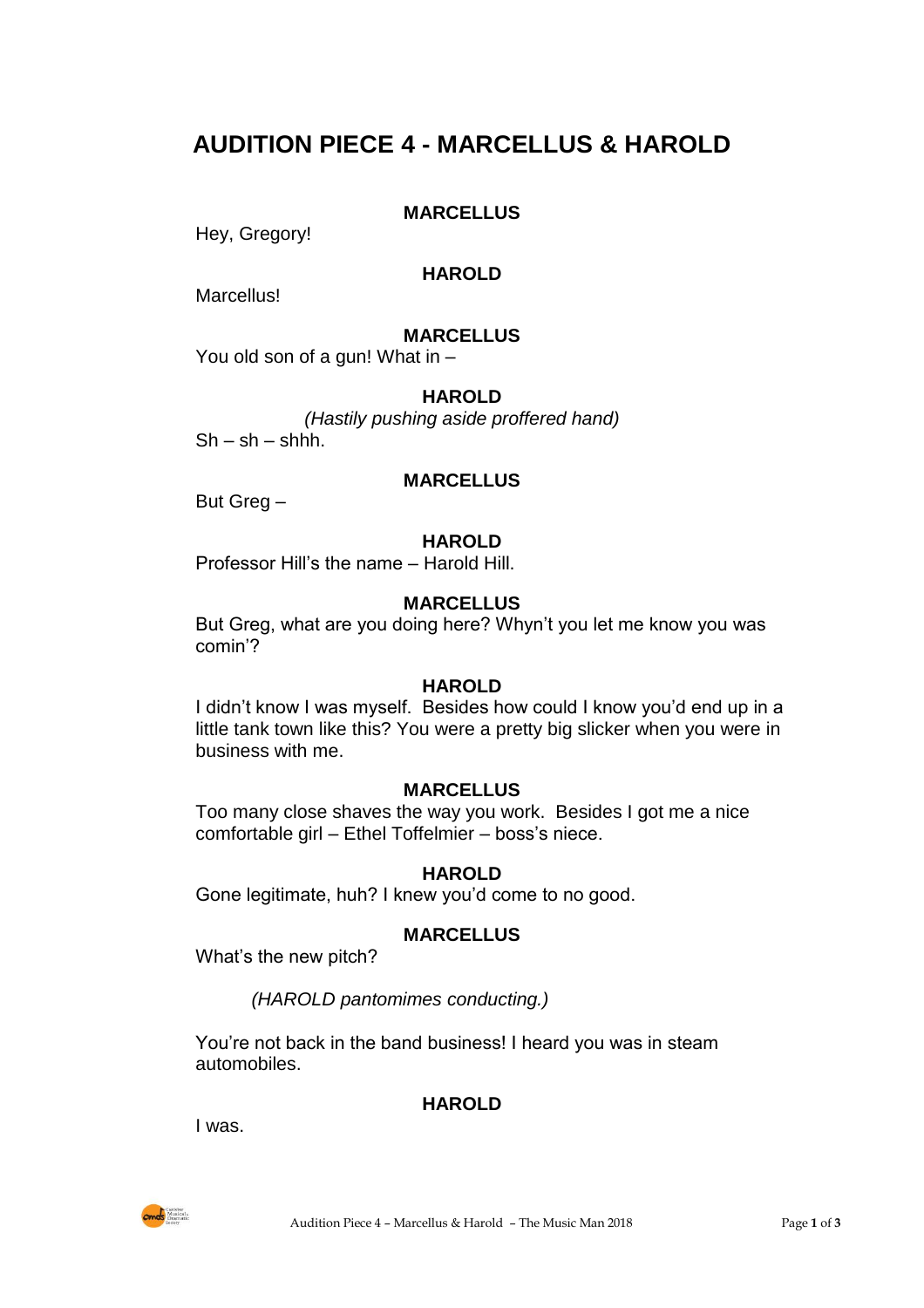## **MARCELLUS**

What happened?

# **HAROLD**

Somebody actually invented one.

## **MARCELLUS**

No!

#### **HAROLD**

Now give me the lowdown here, Marce.

#### **MARCELLUS**

You'll never get anywhere in the band business with these stubborn Iowans, Greg. Besides we got a stuck-up music teacher here who'll expose you before you get your grip unpacked.

#### **HAROLD**

Male or female?

#### **MARCELLUS**

The music teacher? She's the librarian – female.

#### **HAROLD**

Perfect! That's what I wanted to hear. If she passes by point her out to me.

#### **MARCELLUS**

I will. How you gonna start the pitch?

#### **HAROLD**

Same old way. Keep that music teacher off balance – and then my next step will be to get your town out of the serious trouble it's in.

## **MARCELLUS**

River City isn't in any trouble.

#### **HAROLD**

Then I'll have to create some. I have to create a desperate need for a Boys' Band. You remember – Now what's new around here. What can I use?

#### **MARCELLUS**

Nothin' – except the billiard parlor's just put in a new pool table.

#### **HAROLD**

They never had a pool table here before?

#### **MARCELLUS**

No – only billiards.